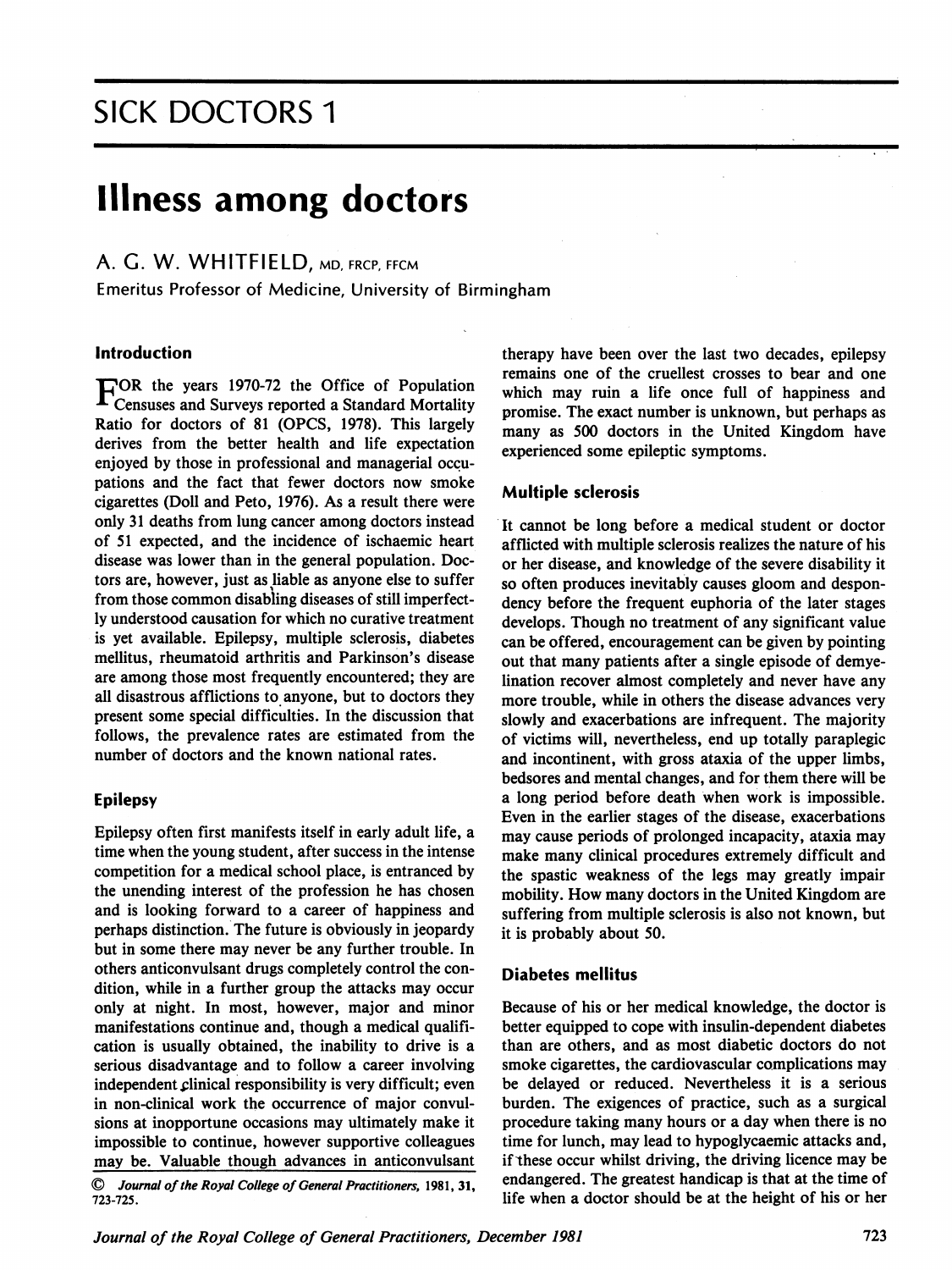powers, the diabetic complications develop. Photocoagulation has improved the prognosis of retinopathy and dialysis and transplantation that of chronic renal failure, but both conditions, however successfully treated, threaten the ability to practise; myocardial infarction, peripheral vascular disease and peripheral and autonomic neuropathy are hazards almost as great. There are very few insulin-dependent diabetic doctors who live and are able to work until they reach normal retirement age. In the United Kingdom there are about 1,500 doctors with diabetes; most of these have maturity-onset diabetes and many are retired, but there is a substantial number of younger doctors whose life span and capacity to earn is reduced by their disease.

#### Rheumatoid arthritis

The increasing proportion of women doctors will make rheumatoid arthritis a greater problem in the profession. Fortunately, in many it remains mild in degree and only very slowly progressive, but in some with severe and widespread joint damage the difficulty in ambulation and the impairment of grip and manual dexterity make clinical work very difficult, particularly for those in the surgical specialties. Despite the succession of new antirheumatic drugs, the progressive sophistication of domestic and personal aids for the handicapped and new surgical procedures, rheumatoid arthritis remains a disease capable of causing a degree of crippledom incompatible with any form of work.

Ankylosing spondylitis, though not a common disease, is increasingly recognized. It does not often impair the capacity to work, but if gross kyphosis and ankylosis of the cervical spine develop, the inability to look up or turn the head makes driving and many other activities difficult, while recurrent iritis may be a troublesome problem.

## Parkinson's disease

Unhappily, Parkinson's disease often develops long before retirement age is reached; indeed it is not uncommon in relatively young people. The disability produced by the rigidity makes it very difficult for those in the surgical specialties to continue working once the disease becomes established, and though amantadine, levodopa, carbidopa and bromocriptine often produce considerable reduction in the severity of the symptoms, they do not restore the full normality of function which a surgeon requires. Parkinson's disease becomes increasingly common as life expectation extends; many doctors continue to work long after they reach retirement age and probably about <sup>100</sup> doctors suffer from the disease.

## Other disabilities

Other, all too frequent disabilities are strokes, deafness and impairment of vision.

Dr Thomas Lawrence, who was President of the Royal College of Physicians 1767-75, developed angina and deafness in 1773, and a stroke nine years later left him hemiplegic and dysphasic. Despite this he continued to practise and when he was examining his friend and patient Dr Samuel Johnson, who was in cardiac failure, Mrs Hester Thrale said "Old Lawrence his physician worse than he; dead on one side. Such a scene."

Operations for otosclerosis and to repair tympanic perforations and progressively improved hearing aids have done much for the deaf, but there are still many doctors who must, despite lip reading, find it difficult to grasp all that is said to them and to use a stethoscope effectively.

The visual loss caused by diabetic retinitis, retinitis pigmentosa, neuromyelitis optica, retinal detachment and other ophthalmic conditions must impede reading, adequate physical examination of patients and the many technical procedures which clinical practice inevitably involves.

Finally age itself must be considered. The Acheson Report on primary health care in Inner London showed that, of 106 in general practice over the age of 70, 21 were over 80 and one was over 90 (Primary Health Care in Inner London, 1981).

In advising doctors regarding their physical fitness to practise, one can only express an opinion. Fortunately, today there is better financial provision for doctors unfit to practise than there was before the advent of the National Health Service in 1948; another deterrent to continuing practice despite severe disability is the increasing danger of an action for damages by the relatives of patients whose family consider that the unsatisfactory result of an illness or operation may have been attributable to the doctor's unfitness. Nevertheless, to many disabled and older doctors their work is their life; they are still capable of giving devoted and efficient service to their patients and any attempts to impose an age limit or require something similar to the annual test for cars would be against the interest of both patients and doctors.

## Psychiatric disorders

There can be no doubt that much medical incapacity for work results from affective disorders and abuse of alcohol and drugs. The latter was acknowledged by the General Medical Council in its evidence to the Merrison Commission in 1973 (Committee of Inquiry into the Regulation of the Medical Profession, 1975), and the Office of Population Censuses and Surveys reported a Standard Mortality Ratio for 1970-72 of 311 for cirrhosis of the liver for doctors in England and Wales, while for suicide it was 335 and for accidental poisoning 818 (OPCS, 1978). Murray, in his excellent study of <sup>41</sup> doctors treated for alcohol abuse at the Maudsley, showed how poor the prognosis is and in another study in Scotland found the admission rate of doctors to